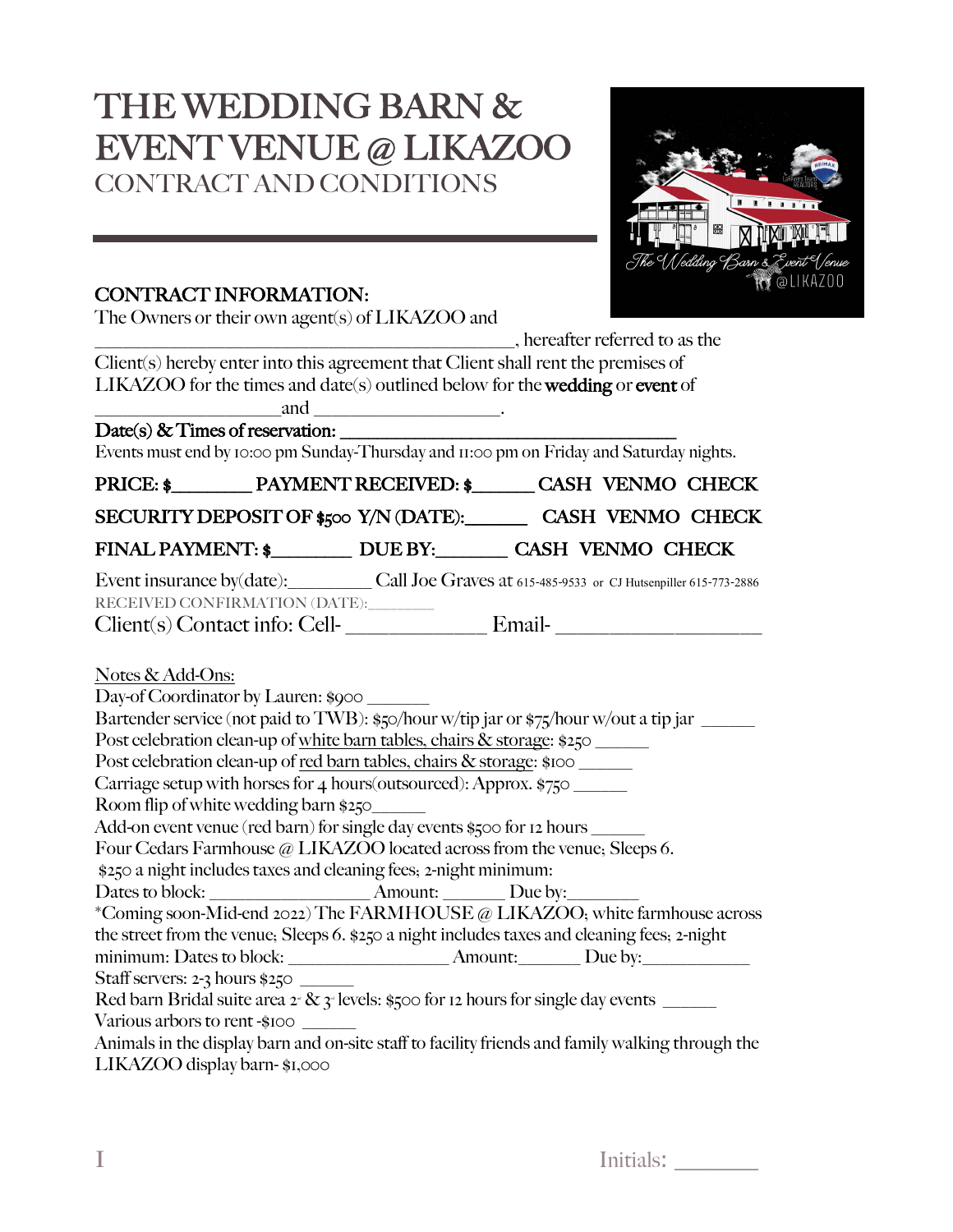LIKAZOO is a unique venue we hope will appeal to all ages. Due to many of the structures and live animals, we have policies in order to maintain the safety of everyone and the preservation of the area. You, as a client, will be responsible for abiding by these policies and requirements as well as conveying the same to your guests and other vendors/independent contractors. The white barn is referred to as The Wedding Barn, and the red barn is referred to as the LIKAZOO Event Venue. \*As you are reading over these regulations, we strongly suggest you may want to designate these tasks to specific family and friends to ensure your time here runs as smoothly as possible.

#### 1.Security deposit & payment schedule:

#### In order to officially reserve said time above as your event time, the client must return signed contract to LIKAZOO with 25% of the package fee and the Five Hundred

Dollars (\$500) as a security deposit. The remainder of the package price shall be paid no later than ninety (90) days prior to the event date. Failure to submit contract AND retainer may result in a waiver of your contract. The remainder of the contract price can be broken down into payments and must be **paid in full 90 days before the event.** Payments can be made by cash, check, Venmo (@LyndonLaFevers), or Paypal (LaFeversTeam@gmail.com- additional rates do apply for a credit card. Payments may be made in person or mailed to Lyndon LaFevers 6455 Old Murfreesboro Road East, Lebanon, TN 37090.

Once the client has signed this contract, the package price may not be reduced to include a lesser amount of time. If a new date is chosen, LIKAZOO reserves the right not to transfer this contract to a new date and time. A change of date may result in a cancelled contract and the client would need to complete a new contract for the new date and time if LIKAZOO has availability.

#### 2.Cancellation:

All cancellations MUST be made in writing and emailed to

LaFeversTeam@gmail.com. We will allow cancellations under these guidelines.

 $\tilde{Y}$  You may cancel within two (2) days of signing your contract and your entire deposit will be refunded less a \$250 administration fee.If you cancel and decide to come back, the \$250 admin fee does not get credited back to the amount you owe due to admin time.

~ You may cancel more than 120 days before your event, but you will forfeit 25% of the total contract price.

~ You may cancel 120 days or less before your event and forfeit 50% of your contract price.

~ Any cancellations that are made 90 days or less before your event will forfeit 100% of your contract price.

# 2.Terms and conditions:

 On-hand property inventory includes large trash cans, trash bags (twelve), cleaning supplies, toilet paper, paper towels, hand and dish washing soap. LIKAZOO will maintain a clean space that will be cleaned prior to the event. The client will be

| ⌒<br>Initials:<br>∸ |  |
|---------------------|--|
|---------------------|--|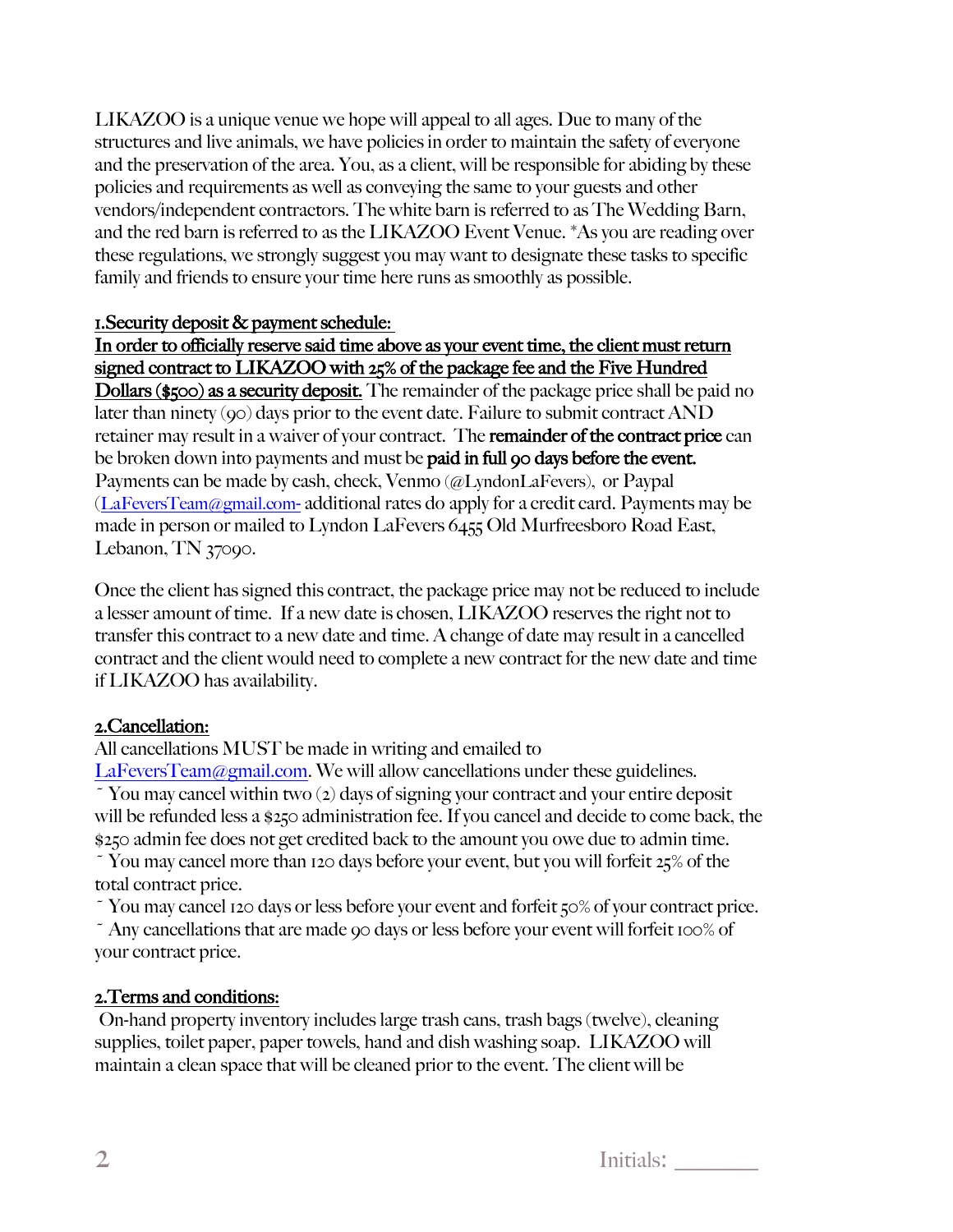responsible for cleaning all areas as well as removal of all food and any debris. Break down and clean up must be completed by the end of the designated reservation time. Any time over the contract agreement may be subject to additional cost. Facilities should be left exactly as they were received; clean and organized. There are pictures to assist you. All tables and chairs must be wiped down. All of the LIKAZOO inventory must be used on concrete surfaces only. There should be no tables or chairs in the grass or rocks, etc. You are welcome to rent tables and chairs if you need to use them in areas that are not concrete. Any rental items must be coordinated to be dropped off or picked up within your reservation times. No LIKAZOO items are to be left outside after your event is over.

All activities are to end at the time specified in the contract or **no later than** 10:00 pm Sunday-Thursday and 11:00 pm on Friday and Saturday nights per the Wilson County Zoning Noise Ordinance. Lights should be off, all trash taken to the outside dumpster, all doors locked, and the event facility vacated by the ending time on your contract. A representative of LIKAZOO will be here 15 minutes before your ending time to make sure the grounds are secure for the evening. Only guests (up to 12 people unless previously given permission) are allowed to stay at the AirBnB after 11:00pm. If you have only booked the venue for one day, all cleaning should be done by 11:00pm in order for the venue to be ready for the event the following day. Live music and/or DJ interaction should be kept at a reasonable volume. This will be strictly enforced. Please know this is not an issue with the majority of the events. We recommend using a qualified music professional that knows how to properly operate their equipment and maintain a quality sound. No music should be played later than 10:00 pm Sunday-Thursday and 11:00 pm on Friday and Saturday nights.

Clients with the four-day wedding package will have access to the property golf cart for business use only for their wedding day. Clients will be liable for any injury, property damage or damage incurred through the use of the golf cart. Clients are responsible for all drivers and passengers using the golf cart during their contract days. Drivers must be 16 years or older who are licensed.

All children under the age of 18 must be supervised and accompanied at all times. LIKAZOO is not responsible for any injuries caused to children or adults. Event or dayof insurance is required. You are required to call, order, and pay for it directly. Call Joe "Gravy" Graves at 615-485-9533 or CJ Hutsenpiller 615-773-2886.

LIKAZOO is a private property. Clients should not be on the property without a scheduled appointment or outside of the contract event times. The gravel road running beside the barn is a private drive. Clients do not have access to that road.

WI-FI is available at the red LIKAZOO Event Barn and the white Wedding Barn @ LIKAZOO. Spectrum TV is available on the lower level of the red barn and in the living quarters.

3 Initials: \_\_\_\_\_\_\_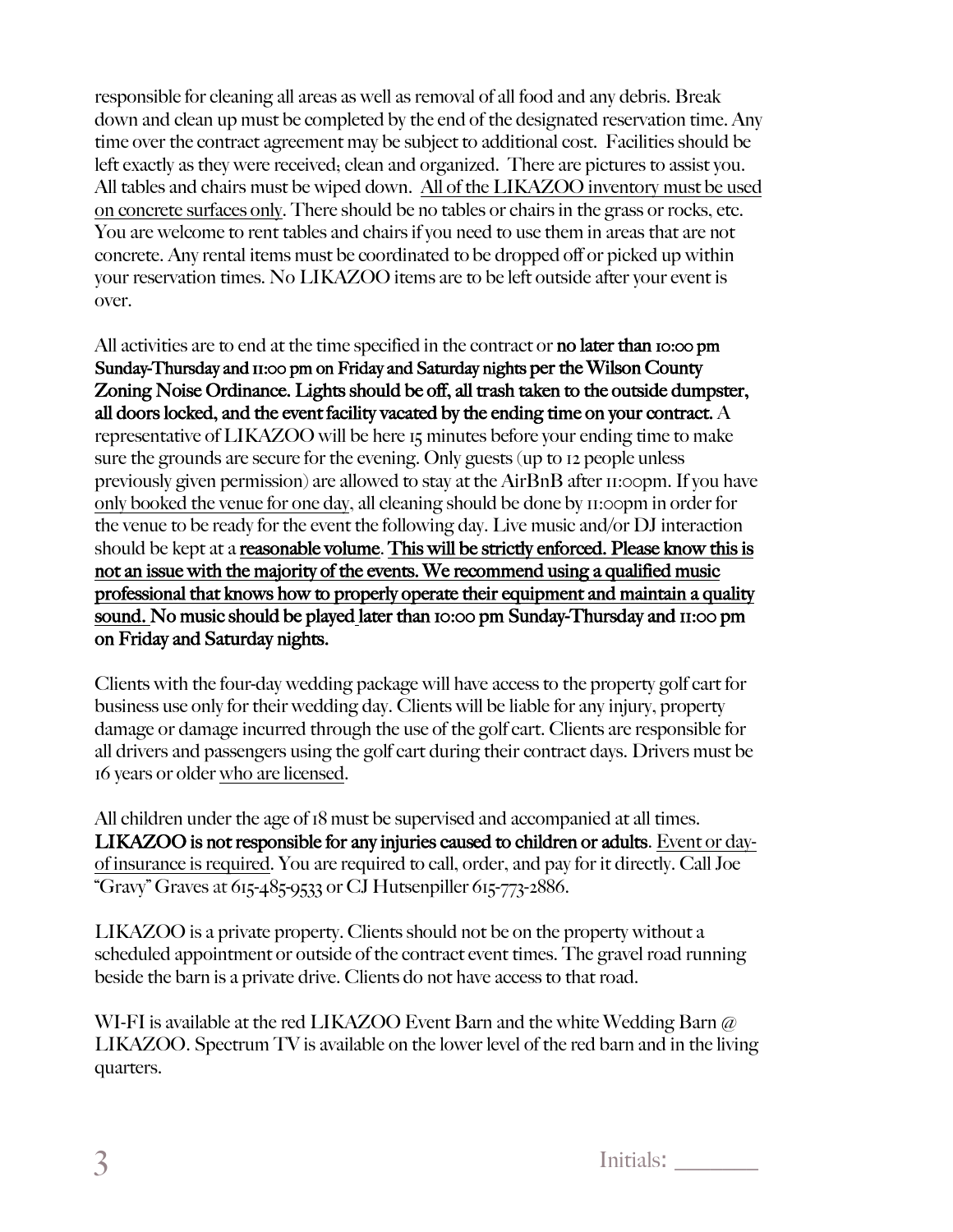LIKAZOO maintains several gravel areas and will assist client with additional parking ideas if needed. Please use these designated parking areas only. LIKAZOO is not liable for any injury, theft, property damage, or loss caused by clients or guests.

## For the health and safety of our guests, no pets or animals except service animals will be allowed for your wedding day. If you have a special pet that you would like to be part of your wedding, special permission may be granted and terms agreed upon prior to the event for the wedding ceremony time period only. The Airbnb is not pet friendly. Your security deposit will not be returned if there is a pet inside.

No silly string, rice, confetti, or glitter will be allowed. Bird seed will be permitted outdoors in the grass areas only. Fake flowers are allowed. Real rose petals and real flowers are permitted. All flowers must be picked up and disposed of when your event is over.

No tacks, glue, staples, nails, or wall piercing devices are to be used on any interior or exterior walls in the red barn. Tacks only are permitted in the wedding barn if approved prior to your event. It is recommended to use rope, fishing line, zip ties, or command strips for hanging decorations between posts in the red event barn. All residue must be removed without damage left on any walls. Please ask if you have any questions before hanging something.

The use of candles or real fire of any kind including lanterns, fireworks, etc. are strictly prohibited with the exception of lighting of a unity candle. There shall be no candlewax left behind after your event is over. Sparklers must be preapproved before the event, and debris must be cleaned up. Sparklers must be at least ten feet from the outside of the barns. Please use all precautions. Please require your guests to use the cigarette butt containers provided. Smoking or vaping of any kind is not allowed inside or near doorways. Vaping is NOT allowed indoors. Do not remove batteries from our remotes or any part of our property for your needs. Unfortunately, this issue has to be spelled out in this contract now.

LIKAZOO representatives reserve the right to be on or around any of the property at any time during your contract reservation. This may be for purposes of observing and assisting or for social purposes. If you have any questions on how to operate anything or if you need any furnishings or fixtures in and around the buildings moved, it must be done and approved by LIKAZOO. If the client has not rented the living quarters portion of the barn, the client or guests must not enter the back steps and upper balcony of the red barn area for any reason.

\*\*\*\*\*\*LIKAZOO reserves dates and times for rental of other areas of the property IF you have not contracted for the entire property. Leaving the premises earlier than the contracted end time will not yield any refunded monies.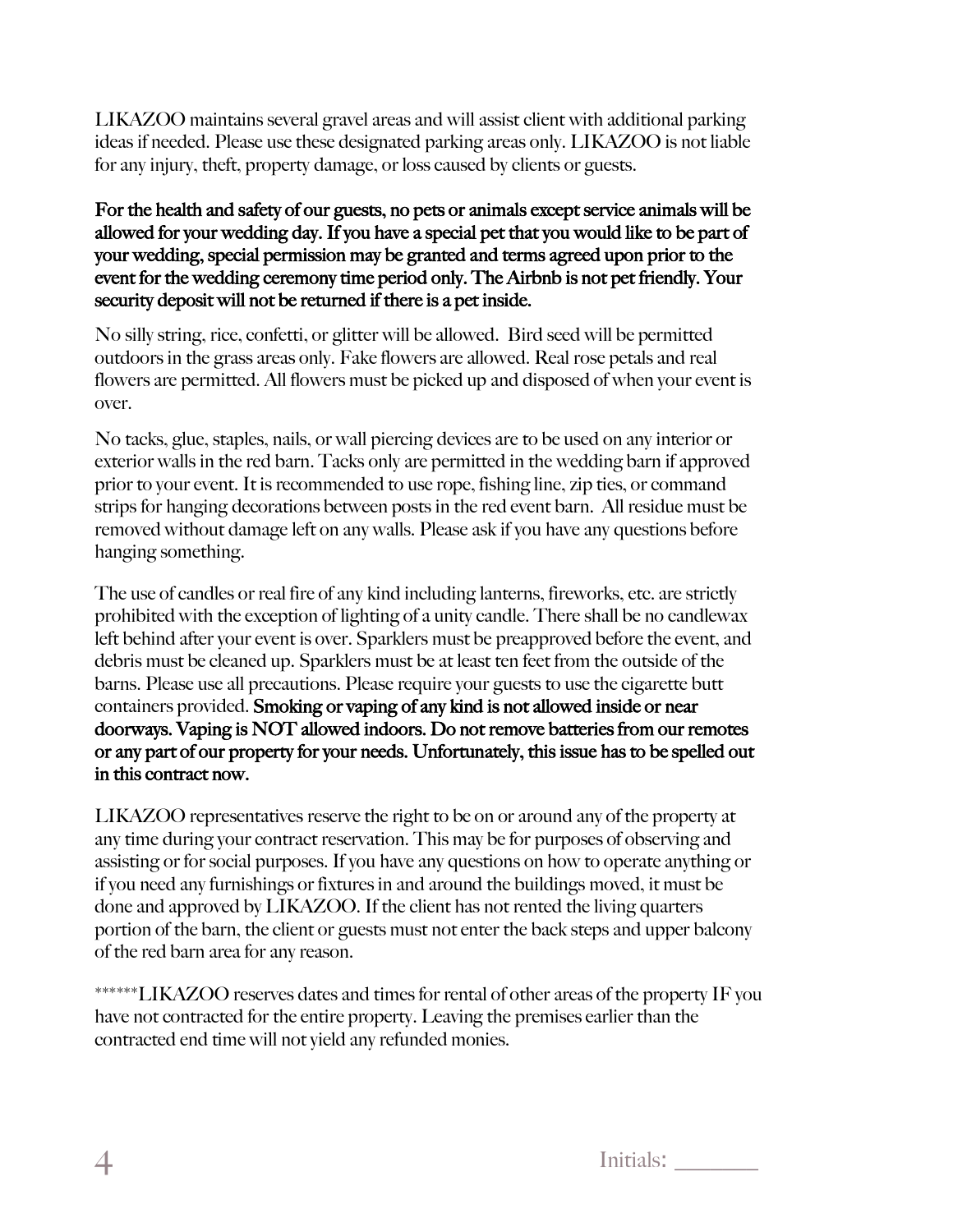The security deposit will be refunded within seven  $(7)$  business days after your event unless LIKAZOO Event Barn determines that there is damage, theft, additional cleanup needed or additional time. If LIKAZOO determines that clients, guests, vendors, or other independent contractors have breached this contract by failing to meet with any other regulations and requirements outlined herein, additional fees will be charged. This includes cigarette butts on the premises and broken glass found on the property. Said fees may be recovered from the security deposit and/or invoiced as an overage. Please notify the owner if damage occurs during the event.

Clients understand that exposure to disease causing organisms, such as COVID-19, involves a risk that could result in illness, disability or death. LIKAZOO will not be held responsible for any exposure on this property. Clients are booking the venue at their own risk. Clients must follow local and state guidelines. The client understands that it is impossible for LIKAZOO to screen and monitor all individuals.

# 3.Rentals:

LIKAZOO allows deliveries, decorations, and pick up by outside vendors to be made during the time of your reservation only, unless there has been a clear prior agreement in writing between client and LIKAZOO that does not interfere with a prior engagement or other events. A designated number of chairs and tables will be included. LIKAZOO tables and chairs are for indoor uses only. For a tent to be allowed, a clear agreement must be reached by client and LIKAZOO. LIKAZOO must be made aware of the tent provider, the time of arrival and set up, and the time of break down and pick up. Client must make LIKAZOO aware and seek permission for the location of the tent. LIKAZOO is not responsible for setting up, moving, or breaking down any tent. Any wiring or electrical work needed, including generators must be provided to LIKAZOO at client's earliest knowledge and LIKAZOO must approve same before it is allowed. Any work on tenting electric or the like including damage caused by such shall be at client's expense. LIKAZOO is not responsible for any act of God with any vendor equipment or belongings. We do not supply any extension cords or tent lighting.

# 4.CATERING:

Caterers and their agents are responsible for providing, prepping, plating, and serving all food. It is recommended for caterers to have a valid business license, and for you to have a trial run through of the food before the day of your event. LIKAZOO is not responsible for any foodborne illnesses. It is the responsibility of the caterers and the clients to make sure that kitchen and the venue are cleaned and returned to the condition they were found. All major kitchen appliances and property of LIKAZOO to be left cleaned and emptied. LIKAZOO will not be responsible for any items left behind. There is a warming oven available for your use in the white wedding barn. If you use the warming oven, the trays must be cleaned and stored back in the tray slots in the oven. Dirty trays are part of your clean-up responsibilities.

 $\overline{5}$  Initials:  $\overline{5}$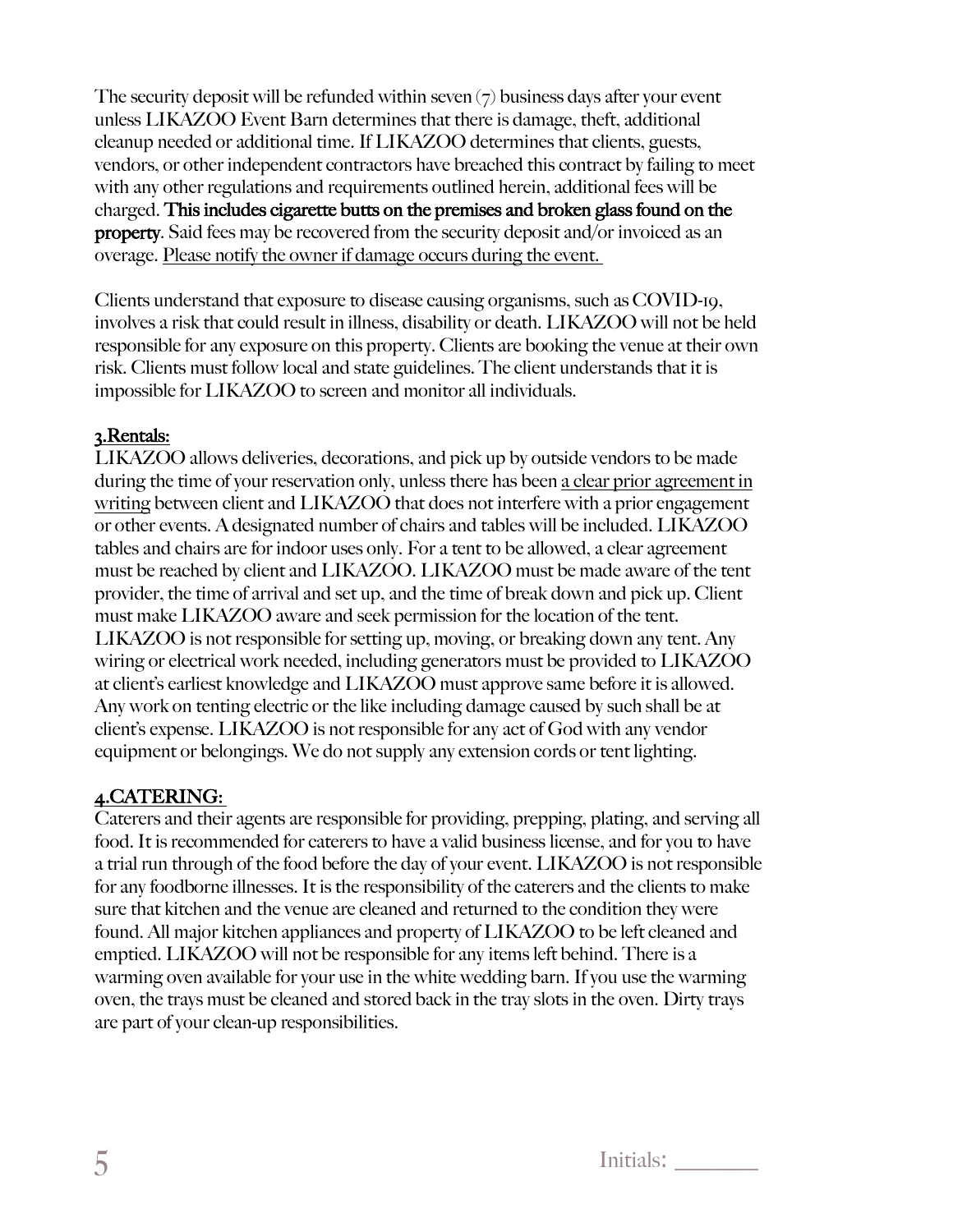## 5.Planning, setup, and clean up times:

We know there is a lot of time and planning that goes into your big day. We will arrange for an additional one-hour meeting on-site to review planning and decorating needs at no additional charge. The period of time that you reserve within your contract is the time that will be allotted to you for the setup of your event, host your event, and cleanup of your event. Should deliveries be made prior to your contract time or pick-ups be done after the end of your contract time, the overage will be charged at the rate of \$225 per hour. Said charge may be deducted from the security deposit at the discretion of LIKAZOO. These holdover charges also include guests or other vendors, independent contractors present at the time outside of the start and end time of your contract. In addition, all photography, videography, florist and caterers (all vendors) shall not begin prior to the start time or hold over past the end time. Doing so may result in client being charged the hourly fee(\$225/hour). All facilities used for the event including guestrooms, catering kitchen, bridal suite and groom suite, equipment used, countertops, bathrooms including sinks, toilets, and floors must be cleaned. All trash must be gathered from both the interior and exterior parts of the facilities, and trash bags should be placed in the dumpster. At the checkout inspection, if cleaning has not been completed as detailed in this agreement, the security deposit will not be returned. This will be strictly enforced.

## 6.Rain plans:

Weather is completely unpredictable, LIKAZOO is not responsible for damage caused by inclement weather or any other acts of God. It is recommended that you communicate the plan for inclement weather to LIKAZOO within a reasonable amount of time so that plans may be adjusted. Outdoor weddings are a popular option. Therefore, it is important for you to consider a set up inside as a back-up plan.

## 7.Engagement photos/bridal portraits:

LIKAZOO includes the use of the property for up to two hours on a day prior to your reserved wedding time specifically for the purpose of engagement photos or bridal portraits, at no additional cost. The scheduled date and time must be agreed by LIKAZOO, and the client must communicate any changes as soon as they are known (in writing). Photography may include videography but must be maintained within the two hours allowed. This can be scheduled up to three weeks in advance.

## 8.Alcohol:

Liquor can be served, but not sold at any event. Alcohol includes wine, beer, and liquor of any type. An ABC licensed bartender is required on site and must be in control of all liquor at the event. The client or the bartender must supply a copy of the bartender's driver's license and ABC license to the owner or LIKAZOO representative thirty (30) days before the event. We must keep a copy of these records in our files. We expect and encourage everyone to drink responsibly. No glass beer bottles will be allowed. Cans or kegs will be permitted for beer. The \$500 security deposit will be retained if any broken glass is left on the premises and/or the bar area and trough are not cleaned up and cleaned out.

 $\overline{6}$  Initials: